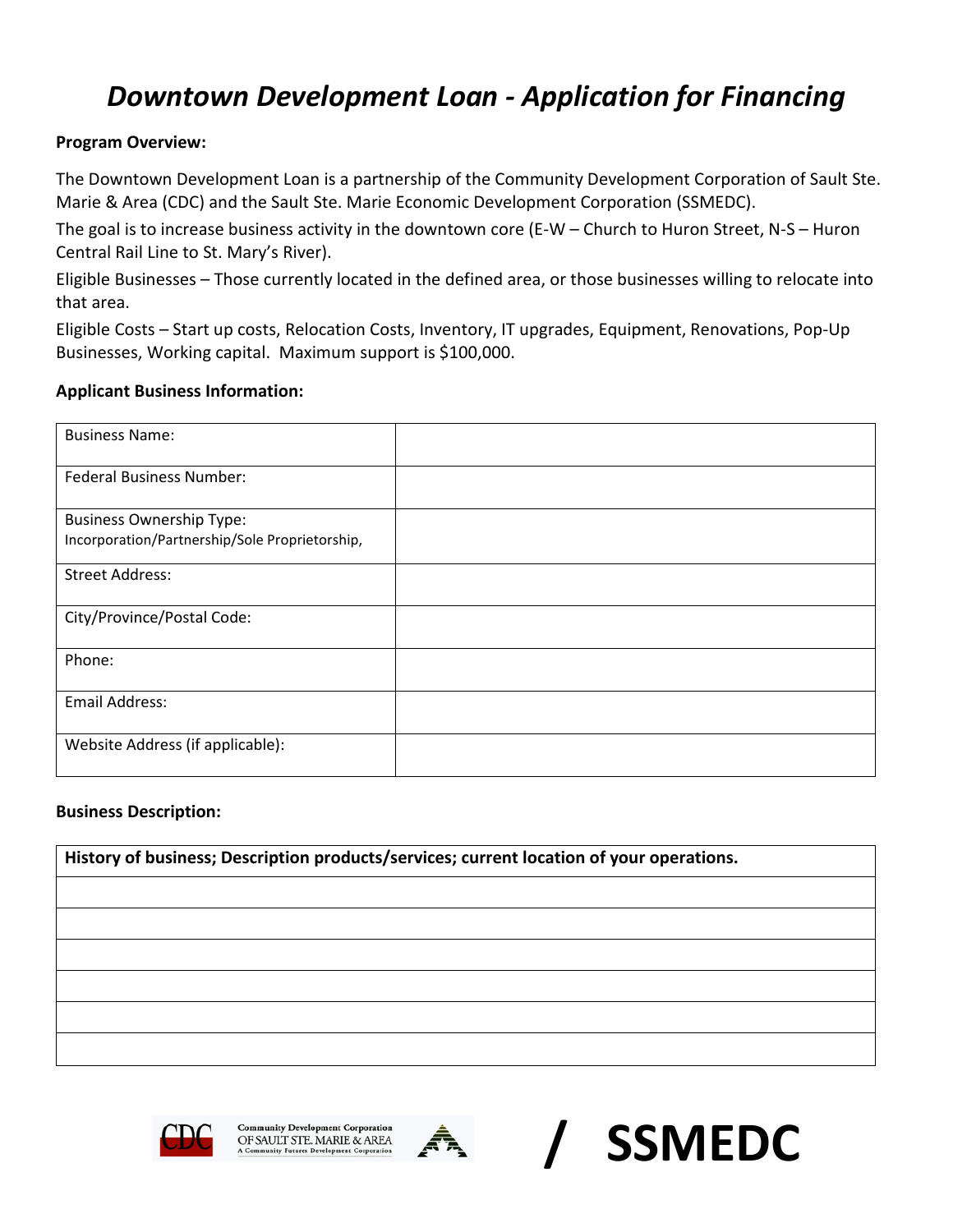**Outline the proposed project.** 

**If the business is currently located downtown, explain how the project will benefit the business. If the business is a new start up and will be located downtown, or is an existing business that is going to re-locate downtown, explain how the Downtown Development Loan will assist the business.** 

**Project Costs / Financing: The maximum combined support under this loan is \$100,000. Anything above that will have to be covered by the applicant.** 

| <b>Costs</b>               | <b>Financing Source</b> |  |
|----------------------------|-------------------------|--|
| <b>Start Up Costs</b>      |                         |  |
| <b>Relocation Costs</b>    | Applicant               |  |
| Inventory                  |                         |  |
| IT upgrades/Equipment      | <b>CDC</b>              |  |
| Renovations                | SSMEDC                  |  |
| Pop-Up Location Costs      |                         |  |
| <b>Working Capital</b>     |                         |  |
| <b>Total Project Costs</b> | <b>Total Financing</b>  |  |

#### **Benefits of Project:**

| Job Created / Jobs Maintained                                                             |            |                                            |          |  |
|-------------------------------------------------------------------------------------------|------------|--------------------------------------------|----------|--|
| <b>Current Employment</b>                                                                 |            | Proposed Jobs to be created by the Project |          |  |
| #FT Staff                                                                                 | # PT Staff | New # FT                                   | New # PT |  |
| Business Expansion                                                                        |            |                                            |          |  |
| New Business Start-up -Business plan to be provided. Template available at www.ssmcdc.com |            |                                            |          |  |

I hereby certify that all of the information included in this application is accurate and that I have authority to sign on behalf of the applicant. I recognize that completing and submitting this application does not constitute an approval of project funds.

**SIGNATURE: \_\_\_\_\_\_\_\_\_\_\_\_\_\_\_\_\_\_\_\_\_\_\_\_\_\_\_\_\_\_\_\_\_\_ DATE: \_\_\_\_\_\_\_\_\_\_\_\_\_\_\_\_\_\_\_\_\_\_\_\_\_\_\_\_**

**PRINT NAME : \_\_\_\_\_\_\_\_\_\_\_\_\_\_\_\_\_\_\_\_\_\_\_\_\_\_\_\_\_\_\_\_\_\_**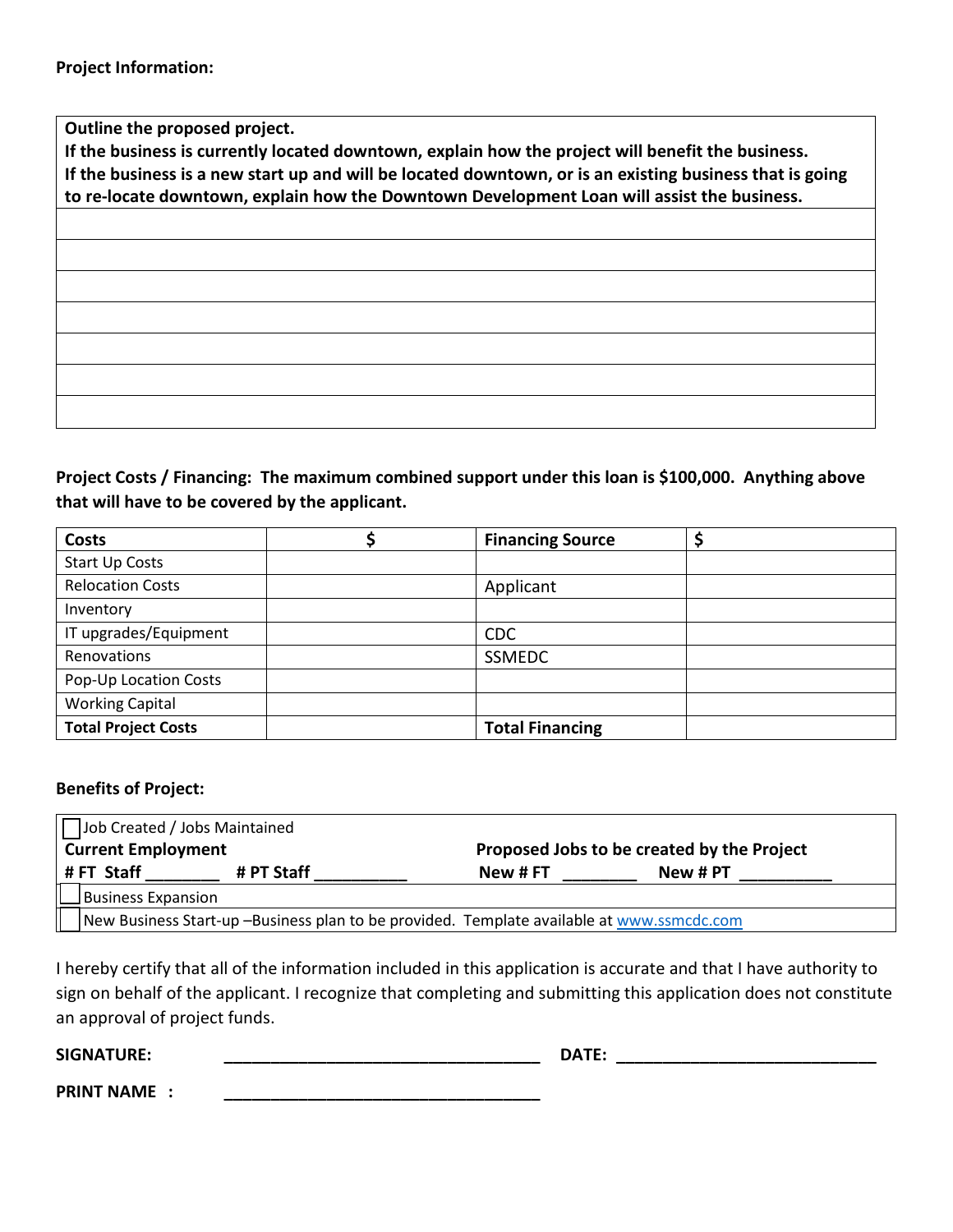#### **Owner Information :**

| Full Name - First and Last     |  |
|--------------------------------|--|
|                                |  |
| Date of Birth (Day/Month/Year) |  |
|                                |  |
|                                |  |
| <b>Street Address:</b>         |  |
|                                |  |
| City/Province/Postal Code:     |  |
|                                |  |
| Phone:                         |  |
|                                |  |
|                                |  |
| <b>Email Address:</b>          |  |
|                                |  |
| Employer:                      |  |
|                                |  |
|                                |  |
| Monthly Salary:                |  |
|                                |  |
|                                |  |

## **Statement of Personal Assets and Liabilities:**

| <b>Assets</b>                    | Value | <b>Liabilities</b>         | Amount | <b>Monthly</b><br>Payment |
|----------------------------------|-------|----------------------------|--------|---------------------------|
| <b>Bank</b>                      |       | <b>Line of Credit</b>      |        |                           |
| <b>TFSA</b>                      |       | <b>Credit Cards (list)</b> |        |                           |
| <b>RRSP</b>                      |       | 1.                         |        |                           |
|                                  |       | 2.                         |        |                           |
| <b>Vehicle (Year/Make/Model)</b> |       | <b>Vehicle Loan:</b>       |        |                           |
| 1.                               |       | 1.                         |        |                           |
| 2.                               |       | 2.                         |        |                           |
| <b>Real Estate: (Address)</b>    |       | Mortgage:                  |        |                           |
| 1.                               |       | 1.                         |        |                           |
| 2.                               |       | 2.                         |        |                           |
| Other: (list)                    |       | Other: (list)              |        |                           |
| <b>Total Assets</b>              |       | <b>Total Liabilities</b>   |        |                           |

#### **DISCLOSURE AND RELEASE STATEMENT**

**I, hereby declare that all of the information provided herein and accompanying statements is true, complete and correct, to the best of my knowledge.**

**I authorize the Corporation to obtain personal credit information about me from any source. By executing this statement, I acknowledge as notice in writing, the Corporation's intent to obtain this information and I authorize each source to provide this information to the Corporation.**

**I authorize the Corporation to retain this Statement of Personal Assets and Liabilities and any financial records, credit and reference reports for the Corporation's records and reporting to the Federal Government who oversees the Community Futures Program.**